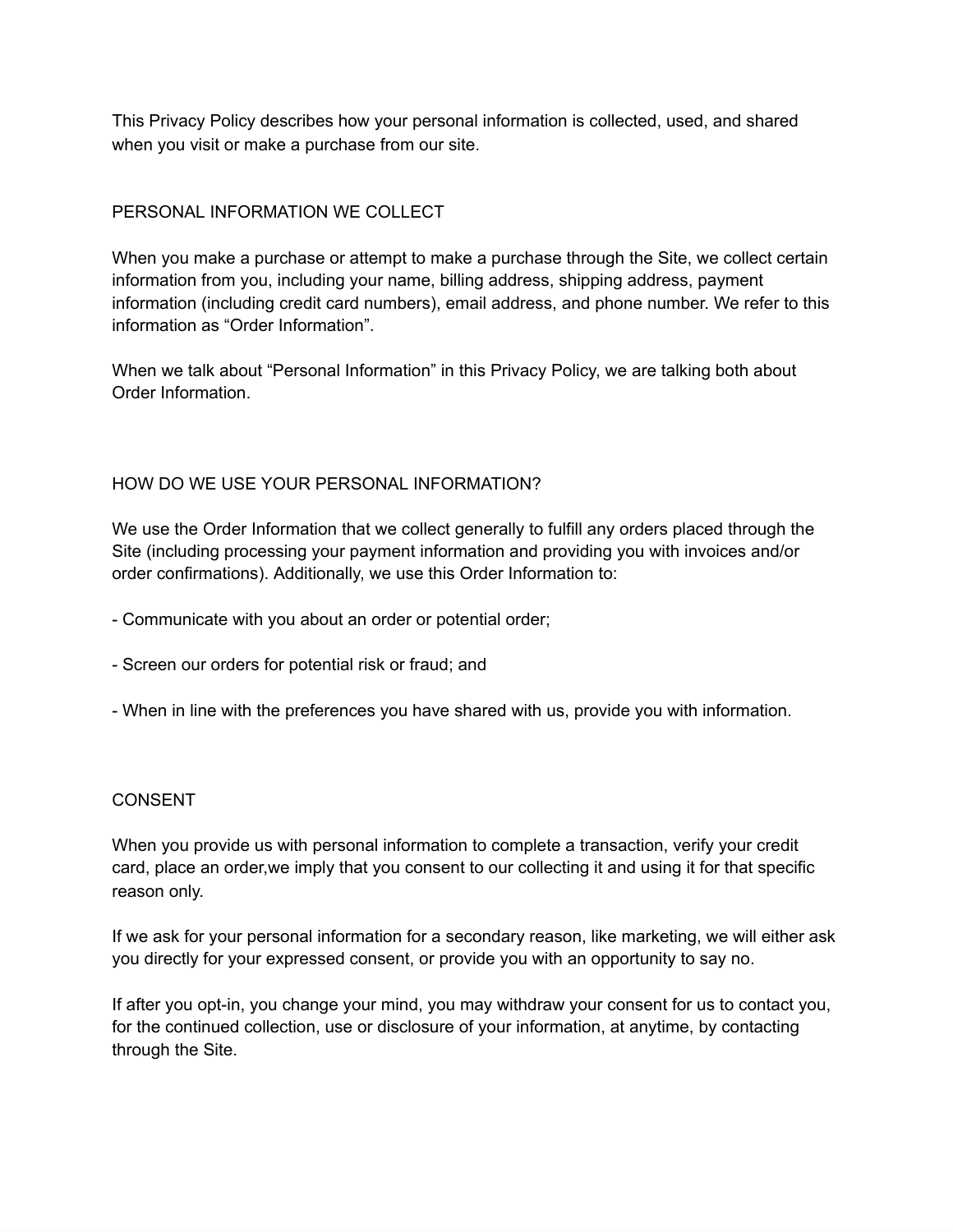## SHARING YOUR PERSONAL INFORMATION

We share your Personal Information with third parties to help us use your Personal Information, as described above. For example, we use Wix Payments to power our ticket store--you can read more about how Wix uses your Personal Information here: https://www.wix.com/about/terms-of-payments.

Finally, we may also share your Personal Information to comply with applicable laws and regulations, to respond to a subpoena, search warrant or other lawful request for information we receive, or to otherwise protect our rights.

## THIRD-PARTY SERVICES

In general, the third-party providers used by us will only collect, use and disclose your information to the extent necessary to allow them to perform the services they provide to us.

However, certain third-party service providers, such as payment gateways and other payment transaction processors, have their own privacy policies in respect to the information we are required to provide to them for your purchase-related transactions.

For these providers, we recommend that you read their privacy policies so you can understand the manner in which your personal information will be handled by these providers.

In particular, remember that certain providers may be located in or have facilities that are located a different jurisdiction than either you or us. So if you elect to proceed with a transaction that involves the services of a third-party service provider, then your information may become subject to the laws of the jurisdiction(s) in which that service provider or its facilities are located.

As an example, if you are located in Canada and your transaction is processed by a payment gateway located in the United States, then your personal information used in completing that transaction may be subject to disclosure under United States legislation, including the Patriot Act.

Once you leave our website or are redirected to a third-party website or application, you are no longer governed by this Privacy Policy or our website's Terms of Service.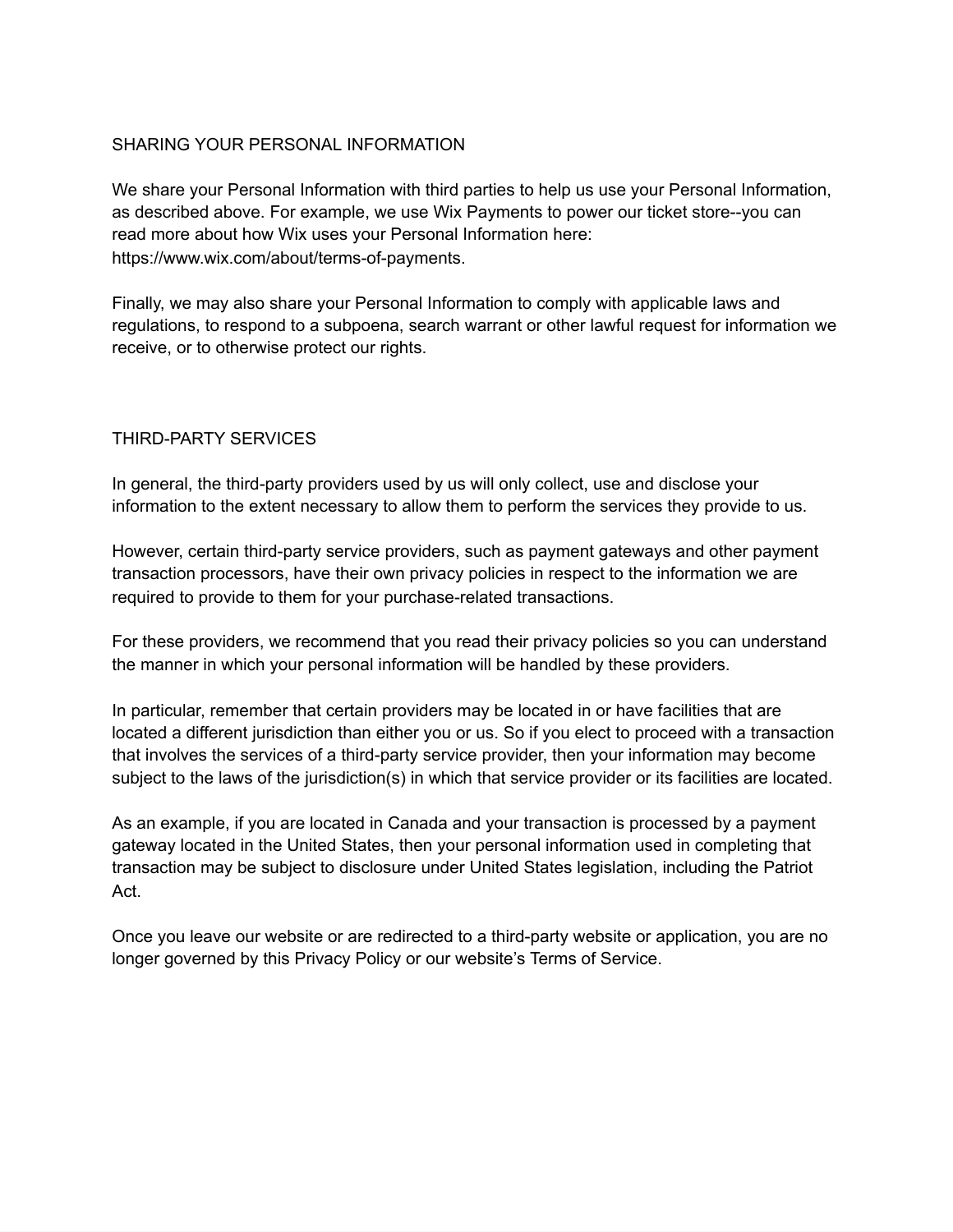#### LINKS

When you click on links on our website, they may direct you away from our site. We are not responsible for the privacy practices of other sites and encourage you to read their privacy statements.

#### DO NOT TRACK

Please note that we do not alter our Site's data collection and use practices when we see a Do Not Track signal from your browser.

## YOUR RIGHTS

If you are a European resident, you have the right to access personal information we hold about you and to ask that your personal information be corrected, updated, or deleted. If you would like to exercise this right, please contact us through the contact information below.

Additionally, if you are a European resident we note that we are processing your information in order to fulfill contracts we might have with you (for example if you make an order through the Site), or otherwise to pursue our legitimate business interests listed above. Additionally, please note that your information will be transferred outside of Europe, including to Canada and the United States.

## DATA RETENTION

When you place an order through the Site, we will maintain your Order Information for our records unless and until you ask us to delete this information.

#### Wix

Our ticket store is hosted by Wix. They provide us with the online e-commerce platform that allows us to sell our tickets to you.

Your data is stored through Wix Payment's data storage, databases and the general Wix application. They store your data on a secure server behind a firewall.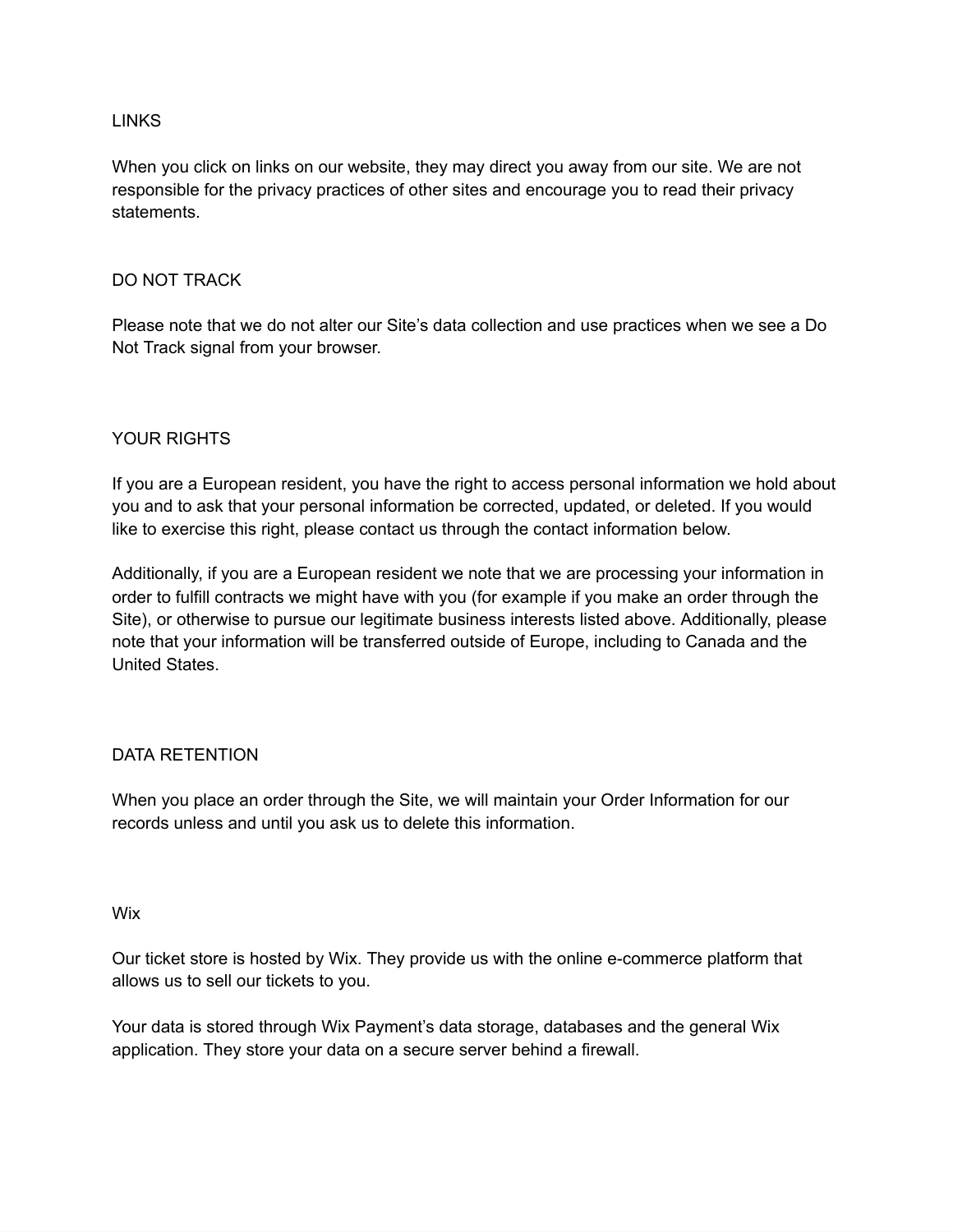## PAYMENT

If you choose a direct payment gateway to complete your purchase, then Wix stores your credit card data. It is encrypted through the Payment Card Industry Data Security Standard (PCI-DSS). Your purchase transaction data is stored only as long as is necessary to complete your purchase transaction. After that is complete, your purchase transaction information is deleted.

All direct payment gateways adhere to the standards set by PCI-DSS as managed by the PCI Security Standards Council, which is a joint effort of brands like Visa, MasterCard, American Express and Discover.

PCI-DSS requirements help ensure the secure handling of credit card information by our store and its service providers.

For more insight, you may also want to read Wix's Terms of Service (https://www.wix.com/about/terms-of-payments)

#### **SECURITY**

To protect your personal information, we take reasonable precautions and follow industry best practices to make sure it is not inappropriately lost, misused, accessed, disclosed, altered or destroyed.

## **CHANGES**

We may update this privacy policy from time to time in order to reflect, for example, changes to our practices or for other operational, legal or regulatory reasons. Changes and clarifications will take effect immediately upon their posting on the website. If we make material changes to this policy, we will notify you here that it has been updated, so that you are aware of what information we collect, how we use it, and under what circumstances, if any, we use and/or disclose it. If our store is acquired or merged with another company, your information may be transferred to the new owners so that we may continue to sell products to you.